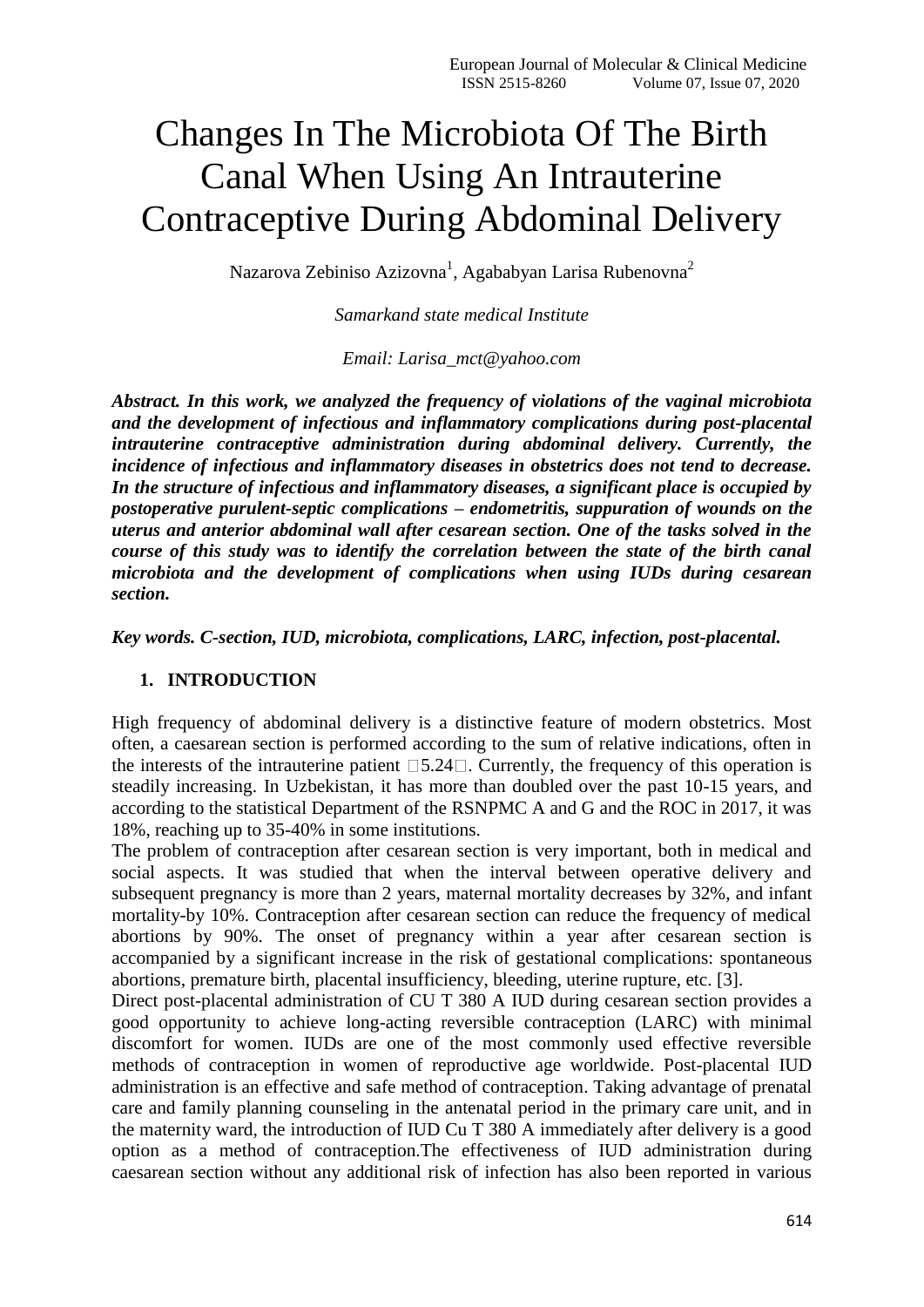studies [19,21]. This is practiced more often after safety is reported and the frequency of expulsions after intraoperative IUD administration decreases. This method offers the obstetrician-gynecologist the opportunity to insert an IUD into the uterus under visual control, thereby eliminating the fear of uterine perforation during the procedure [2,3].

Starting to use an IUD during a caesarean section provides an additional advantage, since it eliminates the six-week postpartum waiting period and an additional visit to a medical facility. However, despite the safety and effectiveness, obstetricians and gynecologists are still hesitant to use IUD si T 380A for women who have undergone operative delivery.

The introduction of an IUD during a caesarean section may be an alternative to sterilization for some couples, especially in women who give birth again and a group of women who refuse to be sterilized for some reason. However, the safety and acceptability of postplacental IUDs during caesarean section has not been widely studied in our country.

At the same time, the frequency of opportunistic vaginal infections has tended to increase in recent years, despite the ever-expanding Arsenal of antimicrobial agents used in clinical practice [21]. This leads to a close interest of researchers in the features of the vaginal normoflora. It is shown that qualitative and quantitative indicators of vaginal microbiocenosis, namely the proportion of lactobacilli in the total bacterial mass, the ratio of groups of microorganisms are not only an objective characteristic of the microbiocenosis itself [15], but can also serve as indicators of disorders caused by various causes [14, 16]. In view of the above, this study is conducted to determine the safety of post-placental administration of CU T 380 A IUD during abdominal delivery.

All of the above determines the need to study the vaginal microbiota when using IUDs in women during cesarean section.

#### *Purpose of research.*

To study the effect of intrauterine contraception Sit380a, administered post-placentally, on the features of the genital microbiota in the postoperative period.

# **2. METHODS.**

In order to study the genitals microbiota in the postoperative period after the introduction of IUD, a prospective study was conducted in the city Maternity hospital No. 2 in the city of Samarkand. The study included 40 women who were delivered by caesarean section and wanted to use the CU T 380 IUD, all of whom met the who standard medical criteria for IUD administration and were willing to follow the study protocol.

The exclusion criteria were: women who did not meet the who medical eligibility criteria for the use of IUDs, as well as patients who did not sign the voluntary informed consent form.

Women were consulted about post-placental IUD administration during prenatal visits and / or after hospitalization. The women were given detailed information about the study, including the advantages and limitations of different methods, and repeated counseling was performed before the caesarean section. Written informed consent was obtained from women who were willing to participate in the study and comply with the study protocol.

Post-placental IUD administration was performed after removal of the placenta and manual revision of the uterine cavity using Kelly forceps, manually, through a uterine incision, with the device placed on the bottom of the uterus. No attempt was made to direct the IUD tendrils into the vagina. Antibiotics were administered according to the Protocol of the maternity hospital for caesarean section. The women were monitored daily for postpartum bleeding, development of inflammatory and painful reactions, and any other complaints during the entire period of hospital stay. Before the patient was discharged, the exchange card indicated the type of IUD, the date of administration, and the validity period. Microbiological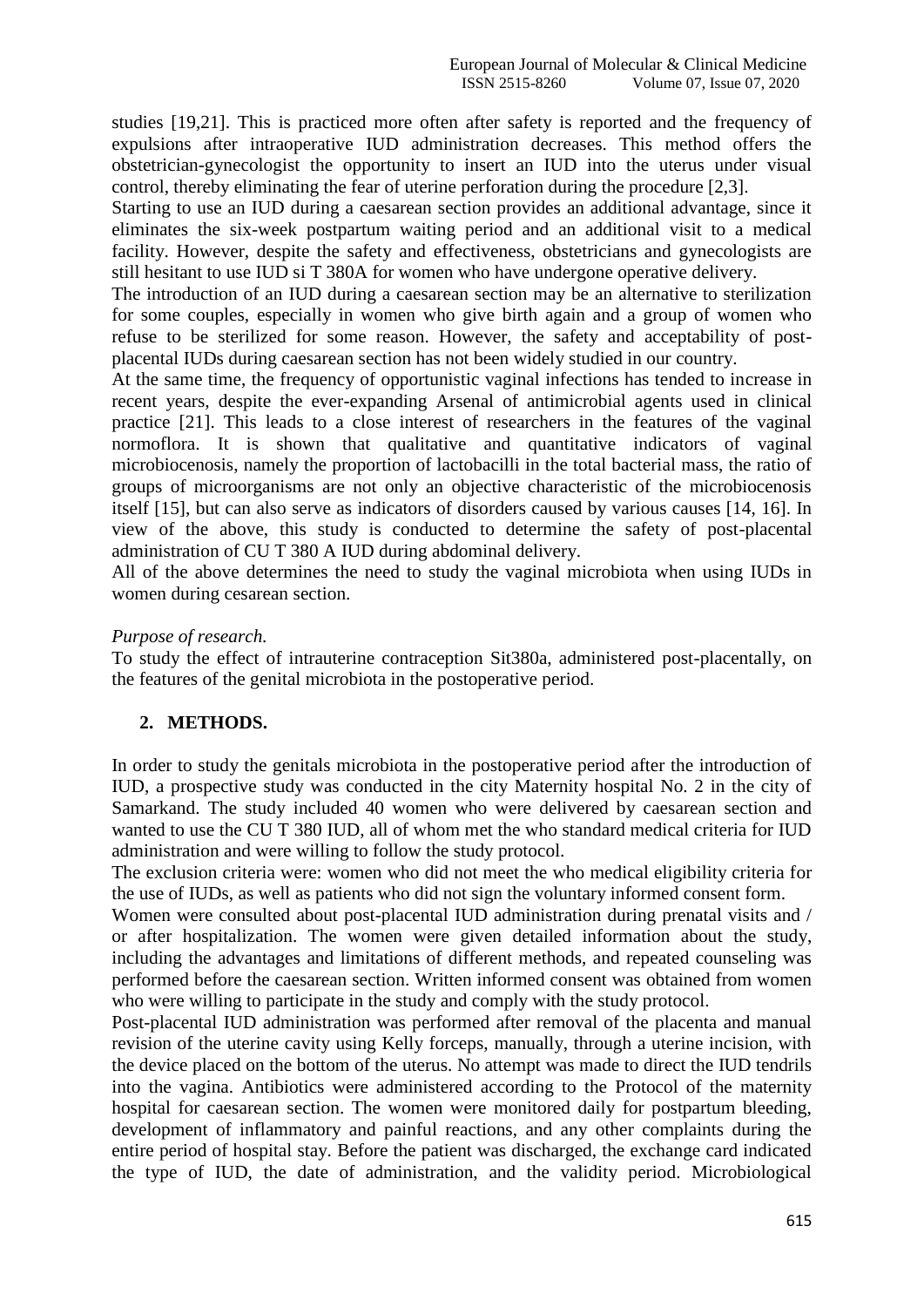examination of the genitals was performed before cesarean section and before discharge for 5-6 days.

Infection of the pelvic and cervical organs was thought to be present in women with purulent discharge, soreness of the cervix, appendages, or uterus, with or without fever. Patient satisfaction was determined by the patient report. The control group consisted of 36 women who had a caesarean section without using contraception.

Interpretation of the study data was carried out according to the values indicated in table 1.

| Indicator              | Interpretation                                                                              |  |  |
|------------------------|---------------------------------------------------------------------------------------------|--|--|
| «negatively»           | The result is negative, there is no growth of microflora                                    |  |  |
| $\leq 10^2$ CFU        | The result is negative, pathogenic microflora is not isolated                               |  |  |
| Saprophytic microflora |                                                                                             |  |  |
|                        | $\geq 10^{2}$ CFU Theconditional- The result is positive, recommendations for antibacterial |  |  |
| pathogenic microflora  | therapy are given                                                                           |  |  |

Table 1: Interpretation of bacteriological research indicators

- meager growth -  $10^2$ 

- moderate growth -  $10^3$ 

- heavy growth  $>10^4$ 

To conduct a culture study of the vaginal discharge, the material for seeding was taken from the cervical canal with a sterile cotton swab, which was placed in a transport medium. The bacteriological study was carried out according to the traditional scheme: sampling of the test material from the cervical canal, seeding on nutrient media, isolation of pure culture and identification of isolated cultures of microorganisms. In order to detect anaerobic microflora, the method of culturing microorganisms using a microanaerostat was used. When opportunistic bacteria were detected, the diagnostic titer was  $>104$ , and for fungi  $>103$  CFU / ml of the test material. In the laboratory, the material delivered within 1-2 days was examined for the following groups of organisms: aerobes and facultative anaerobes, yeast-like fungi. Seeding was performed on a series of nutrient media for the determination of various groups of microorganisms: blood agar based on brucellosis agar with the addition of vitamin growth factors (for the isolation of anaerobes), mannitol - salt agar (for the isolation of staphylococci), Saburo medium (for the isolation of fungi). Media with blood agar were cultured in a thermostat with a high content of carbon dioxide (5-10%).

Identification of isolated microorganisms was performed using a bacteriological analyzer using computer programs. The number of isolated microorganisms was estimated by the growth density on the sectors of the agar cup.

Results. The majority of women were between 21 and 30 years old (77.89%). Two women (4%) were over 36 years old and only one woman was under 20 years old (table 2).

| groups $(n=36)$ .   |                                                                |                                     |  |  |  |  |
|---------------------|----------------------------------------------------------------|-------------------------------------|--|--|--|--|
| <b>Parameters</b>   | Post-placental<br>introduction<br><b>IUD</b><br>of<br>$(n=40)$ | The<br>control<br>group<br>$(n=36)$ |  |  |  |  |
| Average age (years) | $25,6 \pm 1,7$                                                 | $25,3 \pm 1,6$                      |  |  |  |  |
| Primeval            | $4(10\%)$                                                      | $4(11,1\%)$                         |  |  |  |  |
| Repeat pregnancies  | 36 (90%)                                                       | 32 (88,9%)                          |  |  |  |  |
| Primiparous         | 6(15%)                                                         | 6(16,7%)                            |  |  |  |  |
| rebirth             | 34 (85%)                                                       | 30 (83,3%)                          |  |  |  |  |

Table 2: Characteristics of women using IUD CuT 380 a intraoperatively (n =40) and control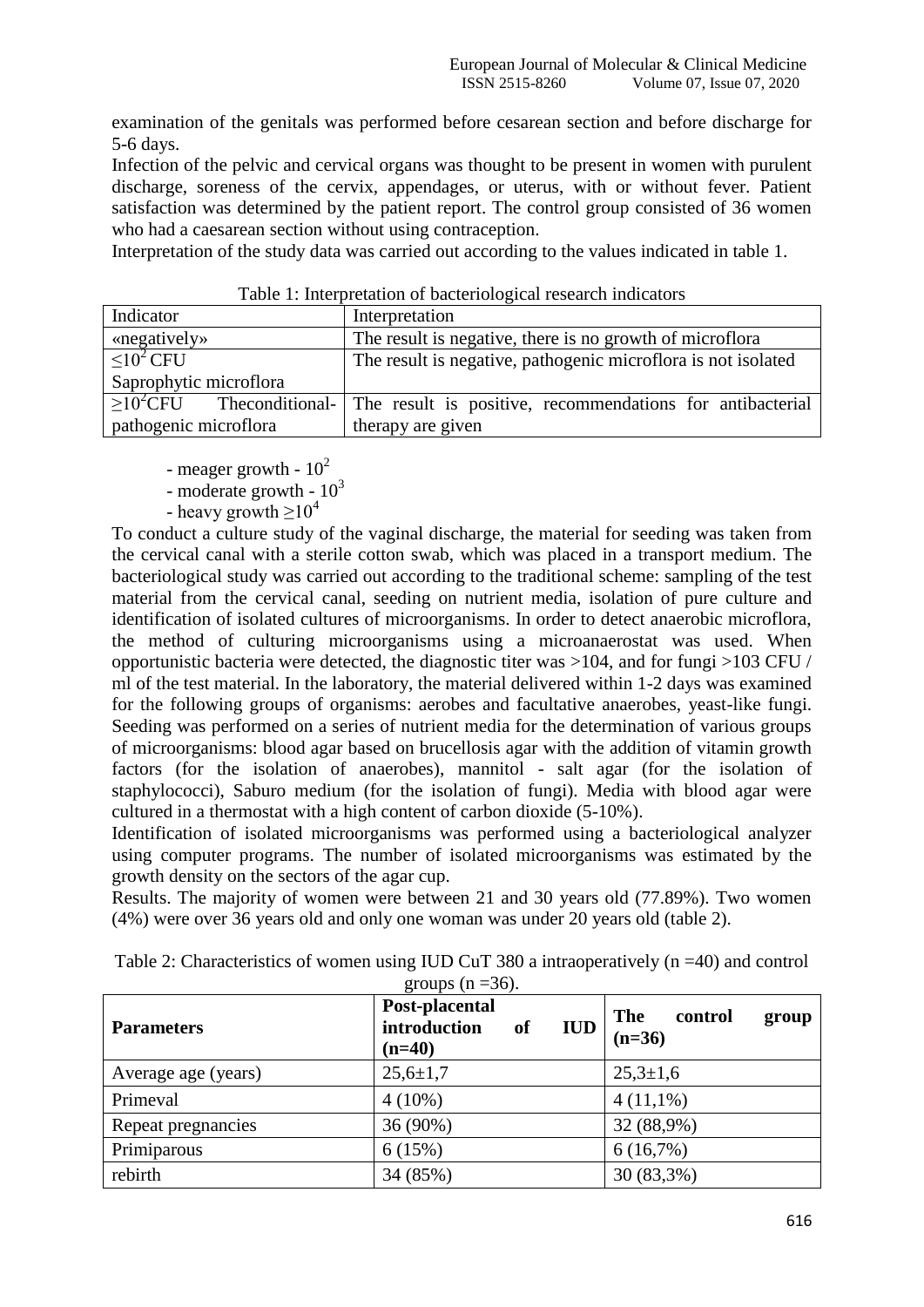The age of women in both groups varied from 18 to 40 years. The average age in group 1 was 25.6 $\pm$ 1.7 years, in the second group 25.3  $\pm$ 1.6 years. First-time pregnancies in group 1 were 25% (10 women), in the second group 25.8% (10 women). 6 women had spontaneous miscarriages before the upcoming birth. The remaining women in both groups were repregnant and re-giving birth. All the residents were residents of the Samarkand region. The vast majority of them (61.9%) had specialized secondary education, 33.5% had higher education, and 4.6% of women had secondary education (figure 1.)



Figure 1. Education of women surveyed

The majority of women (98.7%) who received contraception were married, and there was little variation in the frequency of contraception in the groups. However, 1.3% of women were not married. According to these women, some of them had a regular sexual life with a regular partner (figure 2)



Figure 2. Marital status of patients

Women selected for post-placental intrauterine contraception indicated a history of gynecological diseases at the time of the survey significantly less often  $(p<0.05)$  than in the control group (table 3).

|                             | .<br>J. | __               |
|-----------------------------|---------|------------------|
| $\mathbf{\bar{r}}$<br>eases | group   | Monitoring group |
|                             | ╰       | $(n=35)$         |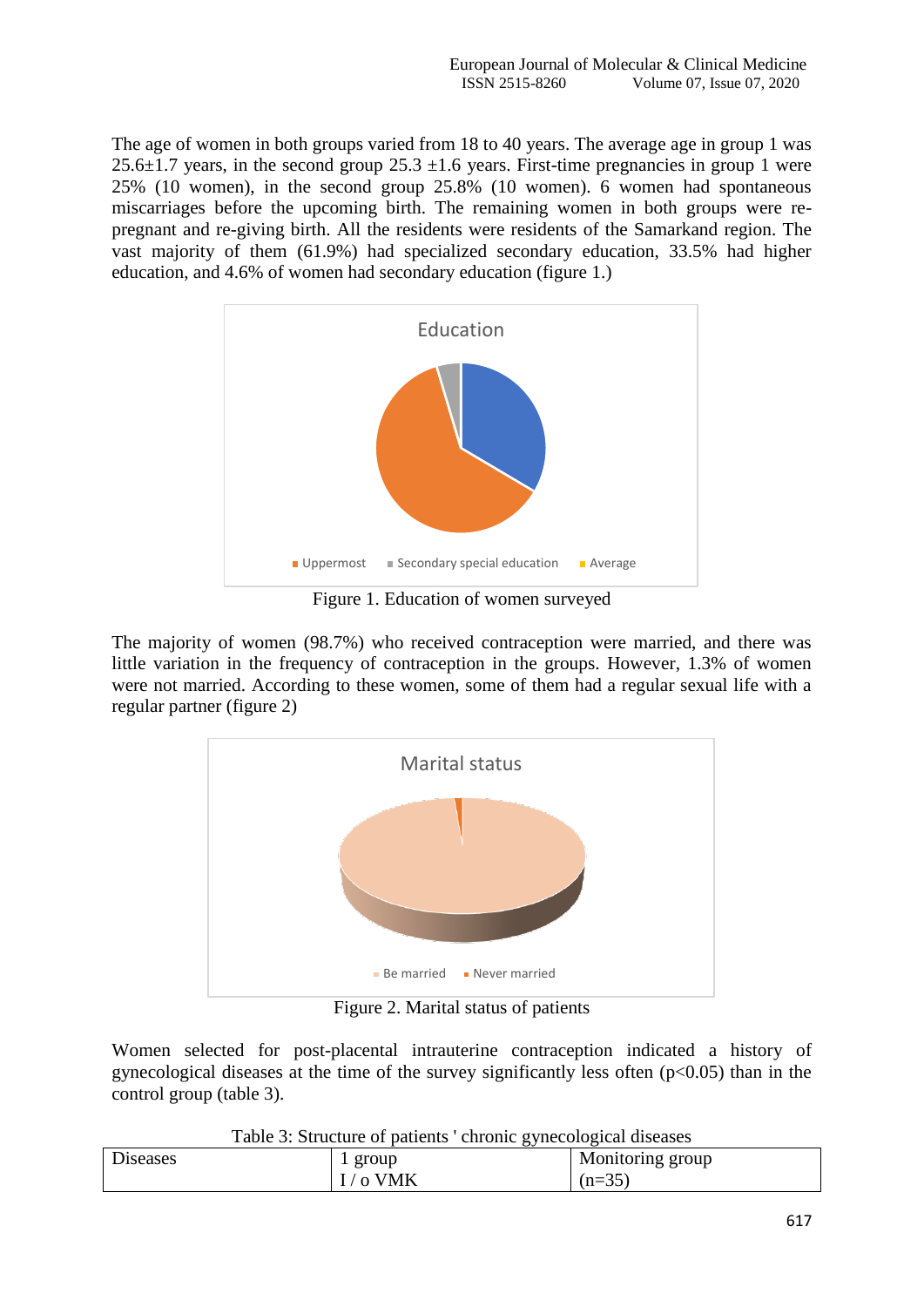European Journal of Molecular & Clinical Medicine ISSN 2515-8260 Volume 07, Issue 07, 2020

|                           | $(n=40)$       |     |                |      |
|---------------------------|----------------|-----|----------------|------|
|                           | Abs. Number    | %   | Abs. Number    | $\%$ |
| Inflammatory diseases of  |                |     | 3              | 8,6  |
| the genitals              |                |     |                |      |
| Diseases of the cervix    |                |     | 2              | 5,7  |
| Menstrual irregularity    | 2              | 5   | 3              | 8,6  |
| Hyperplastic processes of |                | 2,5 | $\overline{2}$ | 5,7  |
| the endometrium           |                |     |                |      |
| infertility               |                |     |                |      |
| Induced abortion          | 6              | 15  | 11             | 31,4 |
| Spontaneous abortion      | $\overline{2}$ | 5   | $\overline{2}$ | 5,7  |
| Inflammatory diseases of  |                |     | 3              | 8,6  |
| the genitals              |                |     |                |      |

11 (27.5%) women from the group of patients selected for intrauterine contraception had previously had gynecological diseases. In the anamnesis, these women mostly had menstrual disorders - 5% of cases. The selection of women for intrauterine contraception was carried out in the absence of chronic inflammatory diseases of the sexual sphere and the absence of an infectious process according to bacterioscopic examination of the discharge from the cervical canal, urethra, vagina and PCR for the presence of sexually transmitted infections. Although there were few gynecological diseases in these patients, 6 (15%) women had a history of artificial abortions, and 2 (5%) women had spontaneous miscarriages.

The health index of the examined women for somatic diseases was relatively satisfactory. The most common diseases of the visual organs were -10% in women with post-placental IUD administration and 8.3% in women in the control group. The most common indications for cesarean section were the failure of the scar and the scar itself (24.2%), somatic pathology (9.4%), and the pelvic position of the fetus (8.7%) (figure 3). Thus, the clinical characteristics of the observed women in both groups indicate the homogeneity of the contingent.

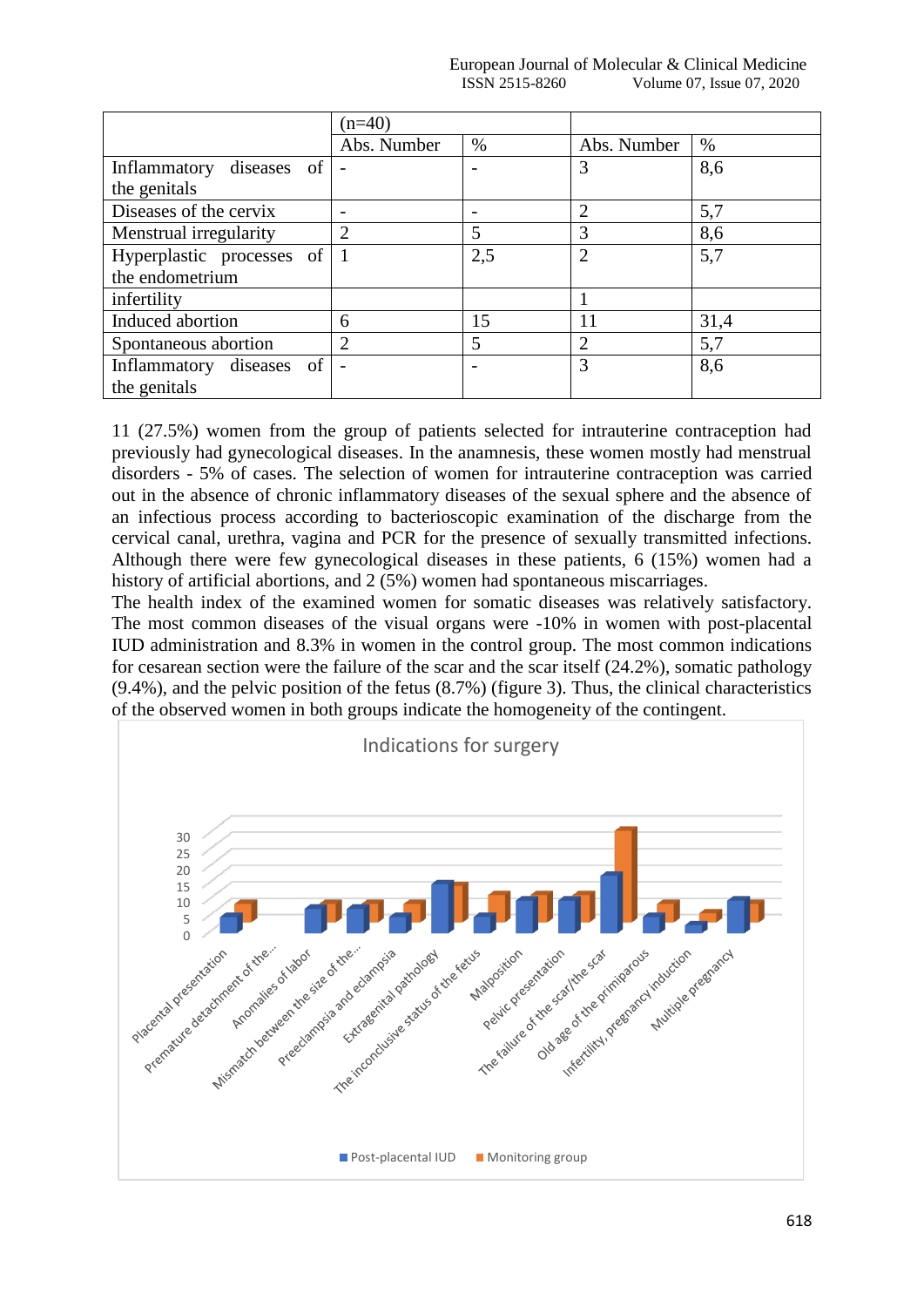### Figure 3. The most frequent indications for cesarean section.

Analysis of the primary detection of infectious and inflammatory diseases of the genitals against the background of the use of IUDs in women during cesarean section showed that there were cases of vulvo-vaginal candidiasis, bacterial vaginosis, without inflammatory pathology of the pelvic organs.

Table 4 shows the cumulative results of the bacteriological study of Lactobacillus spp. in women of the main group and control group before and after cesarean section.

Table 4. Results of a bacteriological study of examined women in the perioperative period (Lactobacillus spp. in the credits  $>10^7$ ):

1-main group (with post-placental introduction of IUDs);

2-control group

|                  | Concentration of the Before surgery $(\%)$<br>microorganism |      | After operation (%) |
|------------------|-------------------------------------------------------------|------|---------------------|
| 1 group          |                                                             | 22,6 | 31,7                |
|                  | >10'                                                        | 77,4 | 68,3                |
| $\sqrt{2}$ group |                                                             | 23,2 | 32,6                |
|                  |                                                             | 76,8 | 67,4                |

According to the data presented in table 4, there is a significant decrease in Lactobacillus spp. in the postoperative period, almost the same frequency was observed in both groups ( $p<0.05$ ). A bacteriological study of the material from the cervical canal revealed a polymicrobial landscape in almost all patients. Most often, associations of microorganisms were represented by various combinations of conditionally pathogenic microorganisms.

Data on the frequency of detection of various microorganisms and their concentration in the bacteriological study are presented in table 5.

| Вид возбудителя     | Концентрация  | $1$ группа                   |                          | 2 группа                 |            |
|---------------------|---------------|------------------------------|--------------------------|--------------------------|------------|
|                     |               | До                           | После                    | До                       | После      |
|                     |               | операции                     | операции                 | операции                 | операции   |
| Staphylococcus spp. | $10^{4}$      | 1(2,5%)                      | $1(2,5\%)$               | $1(2,9\%)$               | $1(2,9\%)$ |
|                     | $>10^4$       |                              |                          |                          |            |
|                     |               |                              |                          |                          |            |
| Streptococcus spp.  | $\leq 10^4$   | $\qquad \qquad \blacksquare$ | $\overline{\phantom{0}}$ | $1(2,9\%)$               | $1(2,9\%)$ |
|                     | $>10^4$       | $\qquad \qquad \blacksquare$ | $\qquad \qquad$          |                          |            |
| Ent. Faecalis       | $\leq 10^{4}$ | $\overline{\phantom{a}}$     | $1(2,5\%)$               | $1(2,9\%)$               | $2(5,8\%)$ |
|                     | $>10^4$       |                              | $1(2,5\%)$               |                          | $1(2,9\%)$ |
| Enterobacteriaceae  | $\leq 10^4$   |                              |                          |                          |            |
| spp.                |               |                              |                          |                          |            |
|                     | $>10^4$       | $\qquad \qquad \blacksquare$ | $1(2,5\%)$               |                          | $2(5,8\%)$ |
| E.coli              | $\leq 10^{4}$ | $\qquad \qquad -$            |                          | $\overline{\phantom{0}}$ |            |
|                     | $>10^4$       |                              | $1(2,5\%)$               |                          | $1(2,9\%)$ |
| C. albicans         | $\leq 10^4$   | $\qquad \qquad \blacksquare$ |                          | $2(5,8\%)$               | $1(2,9\%)$ |
|                     | $>10^4$       | 1(2,5%)                      | 2(5%)                    |                          | $2(5,8\%)$ |
| Klebsiella spp.     | $\leq 10^4$   |                              | 1(2,5%)                  | $\overline{\phantom{a}}$ | $1(2,9\%)$ |
|                     | $>10^4$       |                              |                          |                          |            |

Table 5. Results of a bacteriological study of the examined women (in titers  $>10^3$ )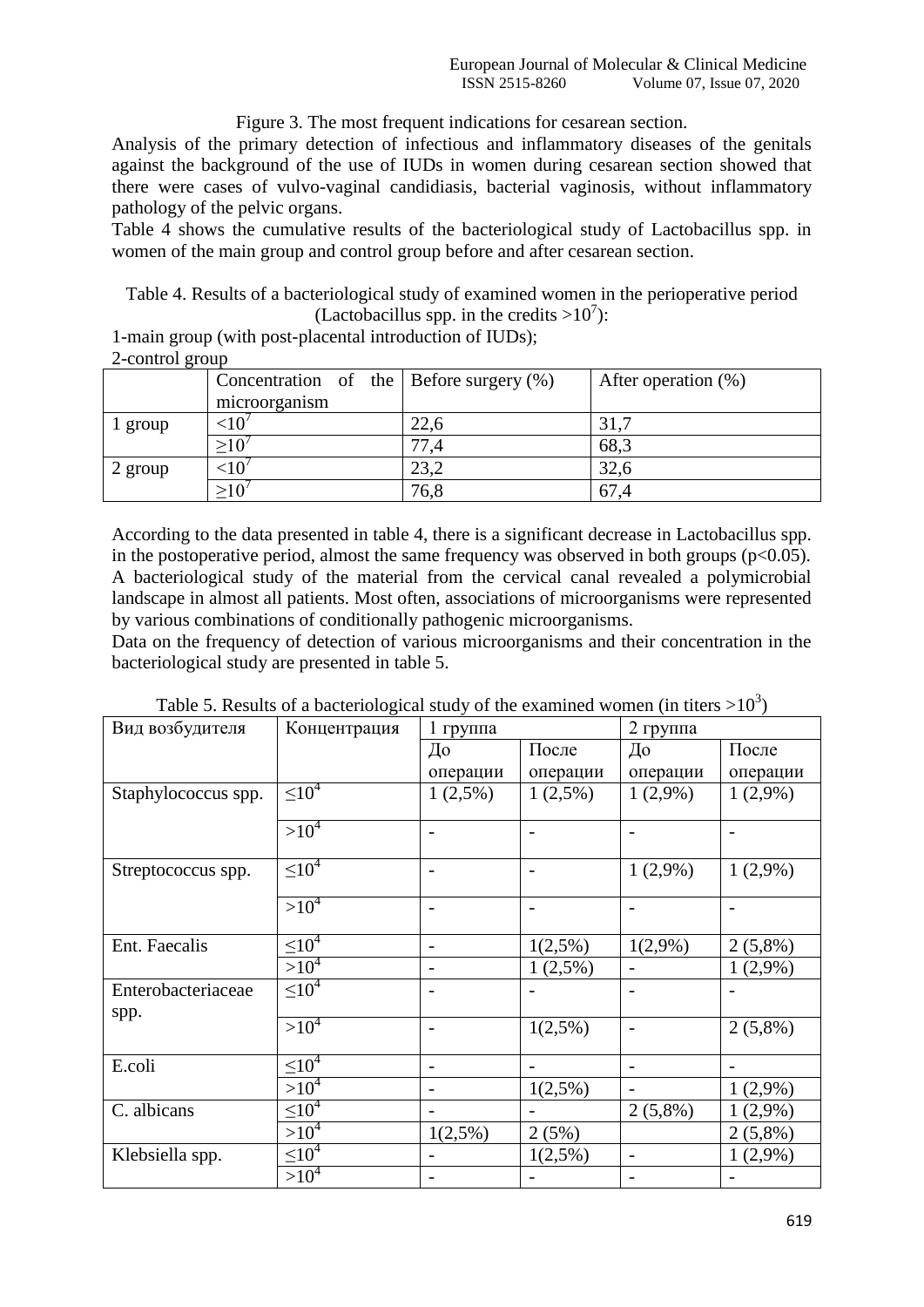| Citrobacter spp.  | $\leq 10^4$         |            |            | $1(2,9\%)$ |            |
|-------------------|---------------------|------------|------------|------------|------------|
|                   | $>10^4$             |            |            |            |            |
| Proteus mirabilis | $\leq 10^4$         | $1(2,5\%)$ | $1(2,5\%)$ |            |            |
|                   | $>10^4$             |            |            | $1(2,9\%)$ | $1(2,9\%)$ |
| Pseudomonas       | $\leq 10^4$         |            |            |            | $1(2,9\%)$ |
| aeruginosa        |                     |            |            |            |            |
|                   | $>10^4$             |            |            |            |            |
|                   |                     |            |            |            |            |
| G.vaginalis       | $\leq$ 10 $\degree$ |            |            |            |            |
|                   | $>10^4$             | 2(5%)      | 3(7,5%)    | $2(5,8\%)$ | $(8,7\%)$  |

From the data presented in table 5, it can be seen that G. vaginalis was detected most often before the operation (5% and 5.7%, respectively). After applying IUD on day 5-6, G. vaginalis was seeded in the main group in 7.5% of women, and in the control group in 8.6%  $(p<0.05)$ .

Staphylococcus spp. in both groups of women before cesarean section was found in 2.5% and 2.9%, respectively ( $p<0.05$ ). After intraoperative IUD administration and in women without contraception, after abdominal delivery, this pathogen was encountered with the same frequency as before operative delivery  $(2.5\%$  and  $2.9\%$ , respectively) (p < 0.05).

Streptococcus spp. it was not detected in women of the main group both before surgery and after IUD administration on day 5-6, and in the control group it was found in 2.9% ( $\leq 10^4$ ).

According to the table, there is an increase in opportunistic microflora Ent. Faecalis, Enterobacteriaceae spp.and E. Coli in postoperative crops in both groups with almost the same frequency in concentrations  $>10^4$ .

In General, the bacteriological study in the perioperative period revealed the following species composition of microorganisms: Staphylococcus spp., Ent. Faecalis, Enterobacteriaceae spp., C. albicans, G. vaginalis.

The most frequently detected facultative gram-positive cocci were Staphylococcus spp. in concentration  $=10^4$ , both before and after the operation. C. albicans were often isolated from gram-negative obligate anaerobes.

According to the data of the bacteriological study presented in table 3, there is a clear increase in opportunistic flora in crops in the postoperative period: G. vaginalis in (7.5%) in the group with post-placental IUD administration, in 8.7% in the control group.

No patients were found to have N. gonorrhoeae, TR. vaginalis, or CH. trachomatis.

#### **3. DISCUSSION.**

Infectious and inflammatory diseases of the pelvic organs in women is a complex and insufficiently studied problem with serious, resulting medical, social and economic consequences around the world. In post-cesarean delivery women, an additional factor is surgical trauma, which leads to a more significant decrease in immunological reactivity and its slower recovery than after delivery through the natural birth canal.

Based on the above, it can be argued that purulent - septic diseases are currently a serious medical and social problem. The incidence remains at a high level due to many factors, the main of which are low socio-economic status, somatic diseases, features of the current pregnancy, operative delivery, features of the operation, and features of the postpartum period. Fearing these complications, doctors do not always use post-placental IUD administration, which is consistent with the opinion of V. A. Strukova [25].

Postpartum infection is not always symptomatic, it is polyethological in nature and the program of preparation for planned caesarean section allows the doctor to expand and deepen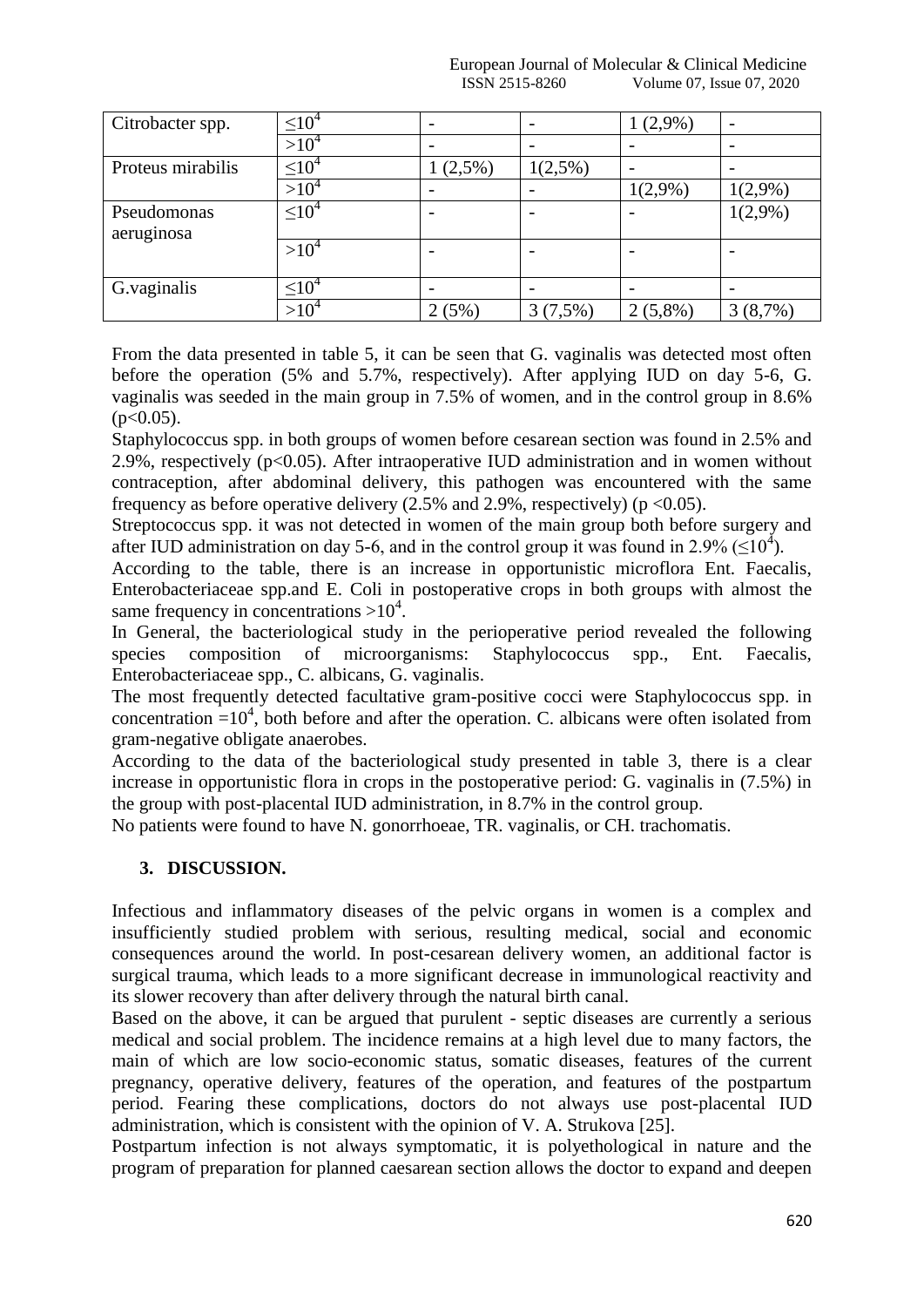the diagnosis and, taking it into account, conduct etiotropic active prevention of postpartum infection of the birth canal. Given the possibility of developing erased forms of postpartum purulent-septic diseases, it is necessary to conduct a comprehensive assessment of the severity of the state of puerperas based on clinical data (body temperature, respiration, hemodynamics, urination, etc.) and the results of laboratory tests. That is why this contingent of women requires more careful attention.

In this regard, to fully assess the possible development of postpartum purulent-septic complications in the postoperative period, active dynamic monitoring of patients in the main and control groups was carried out.

This study was conducted in the conditions of maternity hospital No. 2 in the city of Samarkand and included laboratory and instrumental research methods. The laboratory study included (in addition to the generally accepted ones) a bacteriological study of the microbial landscape of the genitals, since the effect of post-placental IUD administration on the state of the genitals ' microbiota was not studied. These unsolved problems were the impetus for this scientific research, which requires further study and detailed step-by-step development.

The clinical characteristics of pregnant and puerperal women in the control group and the study group showed that they did not differ significantly  $(p>0.05)$  in such criteria as age, gynecological history, frequency of extragenital pathology, frequency of pregnancy complications, average blood loss during surgery, etc., which allowed us to correctly compare them to identify differences in other parameters.

The main group of the microbial spectrum consisted of obligate anaerobic pathogens in low concentrations that do not cause the development of postoperative endometritis.

Among the identified obligate anaerobic pathogens, it is necessary to distinguish: Gardnerella vaginalis. Many authors (Prilepskaya V. N., 2014) [24] consider them highly specific markers responsible for the development of recurrent vaginal dysbiosis.

Abdominal delivery, especially repeated delivery, preparation for its implementation, the very technology of the operation and prevention of its infectious complications, especially in the postpartum period, require the doctor to be highly responsible when preparing for its implementation and taking into account the degree of infection risk. This also applies to abdominal delivery performed in urgent cases (up to 70,0 %).

The most important thing is to take into account the safety of the operation for the mother and fetus in the presence of a high infectious risk of endometritis.

Thus, we would recommend not to weaken attention to maternity hospitals and to provide clinical and laboratory monitoring of the course of the postoperative period (clinical observation, ultrasound scanning of the uterus, bacteriological examination), which is consistent with the data of Eastman A. J. et al. [7]. If abnormal flora is detected, appropriate treatment is recommended. When detecting its ascending infection and a subcompensated form of chronic placental insufficiency, inform the neonatologist and obstetriciangynecologist to develop appropriate tactics for managing the maternity hospital after discharge.

# **4. CONCLUSIONS.**

Our research shows that the biocenosis of the genitals of women preparing for abdominal delivery before CS surgery is characterized by a predominance of lactobacilli  $10^7 - 10^8$  CFU / ml. In the postoperative period as a whole, the concentration of lactobacilli  $>107$  significantly decreased from 77.4% to 68.3% in the main group ( $p \le 0.05$ ) and from 76.8% to 67.4% in the control group ( $p < 0.05$ ).

The dominant flora of the genitals when using IUDs during abdominal delivery is an Association of opportunistic microorganisms, but this is most likely due to cesarean section.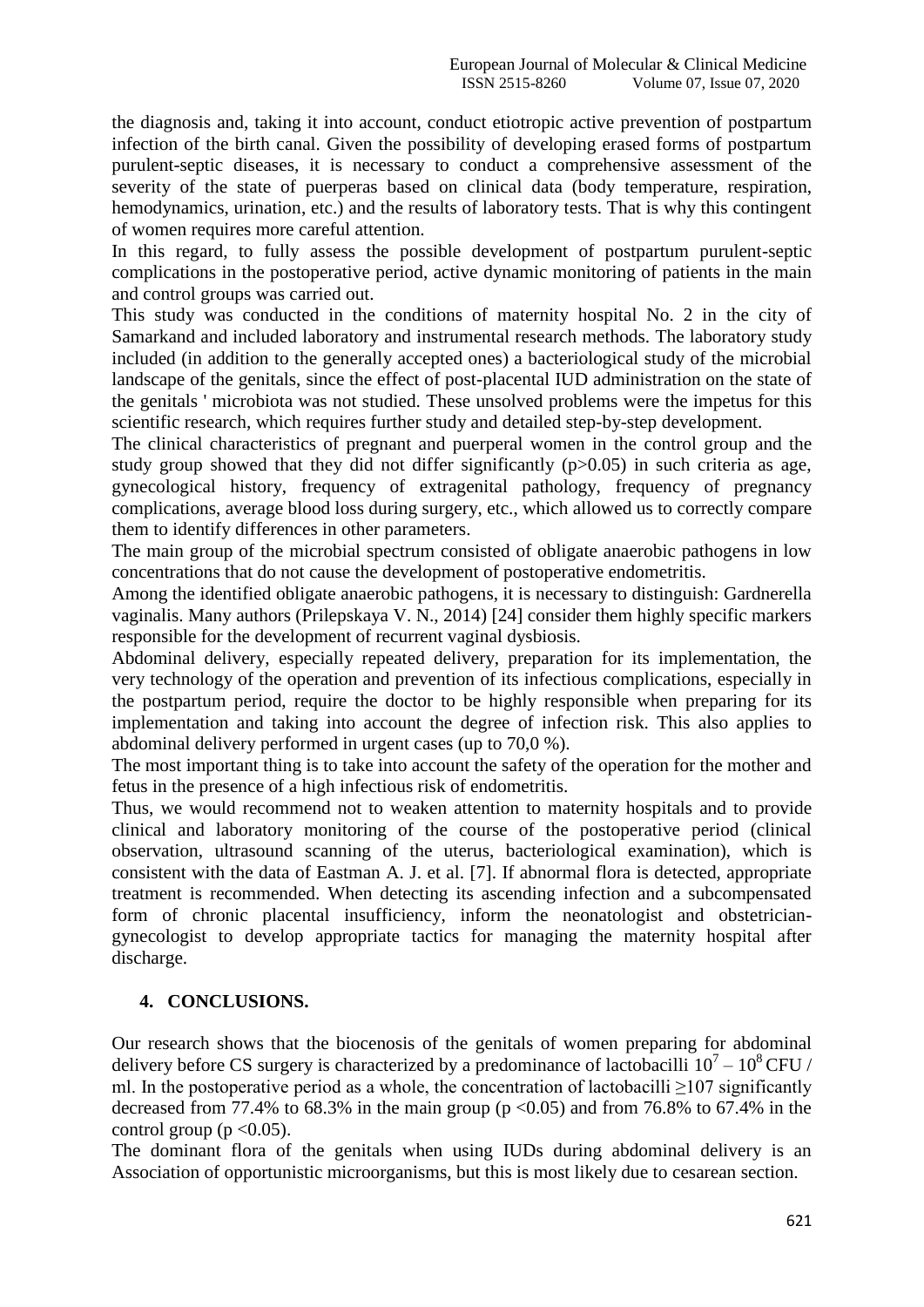A quantitative study of the genitals microflora revealed that women who underwent cesarean section using contraception and without contraception have a tendency to increase the total number of bacteria from  $10^4$ - $10^5$  CFU / ml to  $10^6$  CFU / ml or the appearance of microorganisms that were not encountered before cesarean section-a significant increase in the concentration of E. coli (from 2.5% to 2.9%).

Thus, after abdominal delivery, women with IUD and without contraception do not change the microbial landscape of the vaginal microflora after surgery. In General, in the postoperative period, there was a decrease in the concentration of lactobacilli and an increase in the representation of opportunistic microflora. These changes in the normal representation of the microflora depend on surgical intervention and to some extent on the reduction of the body's defenses. Features of micropeisage of the genitals in women in the postoperative period with IUD and without contraception may be associated with the immunological features of the body of women in the postpartum period.

In post-cesarean delivery women, an additional factor is surgical trauma, which leads to a more significant decrease in immunological reactivity and its slower recovery than after delivery through the natural birth canal.

Of course, planned caesarean section has significant advantages over urgent one, taking into account the circumstances known to the surgeon, even if there are no risk factors for infection. Clinical and laboratory monitoring of the course of the postoperative period provided clear evidence of its physiological course, regardless of the presence or absence of IUD.

It should be noted that in our study there were no cases of complications in the form of uterine perforation and common inflammatory diseases (endometritis, peritonitis).

We found no evidence that intrauterine contraceptives altered the composition of the vaginal microbiota. Therefore, it is unlikely that the use of intrauterine contraception post-placental changes the composition of the vaginal microbiota so that the susceptibility to infection will change.

# **5. CONCLUSIONS:**

1. The effectiveness of contraception, short duration and low severity of adverse reactions allow the use of IUDs in women after abdominal delivery post-placental.

2. Although the vaginal microbiota may be very dynamic, no pathological changes associated with the use of intrauterine contraception were detected in the postoperative period.

# **6. REFERENCES:**

- [ 1] Achilles S. L. et al. Impact of contraceptive initiation on vaginal microbiota //American Journal of Obstetrics and Gynecology. – 2018. – T. 218. –  $\mathbb{N}_2$ . 6. – C. 622. e1-622. e10.
- [ 2] Achilles S. L. et al. A longitudinal evaluation of the impact of contraceptive initiation on vaginal microbiota in us women. – 2018.
- [ 3] Achilles S. L., Hillier S. L. The complexity of contraceptives: understanding their impact on genital immune cells and vaginal microbiota //AIDS (London, England). –  $2013. - T. 27. - N_2. 01. - C. S5.$
- [ 4] Agarwal K. et al. Visibility of strings after postplacental intracesarean insertion of CuT380A and Cu375 intrauterine contraceptive device: a randomized comparative study //The Journal of Obstetrics and Gynecology of India. – 2017. – T. 67. –  $\mathbb{N}_2$ . 5. – С. 324-329.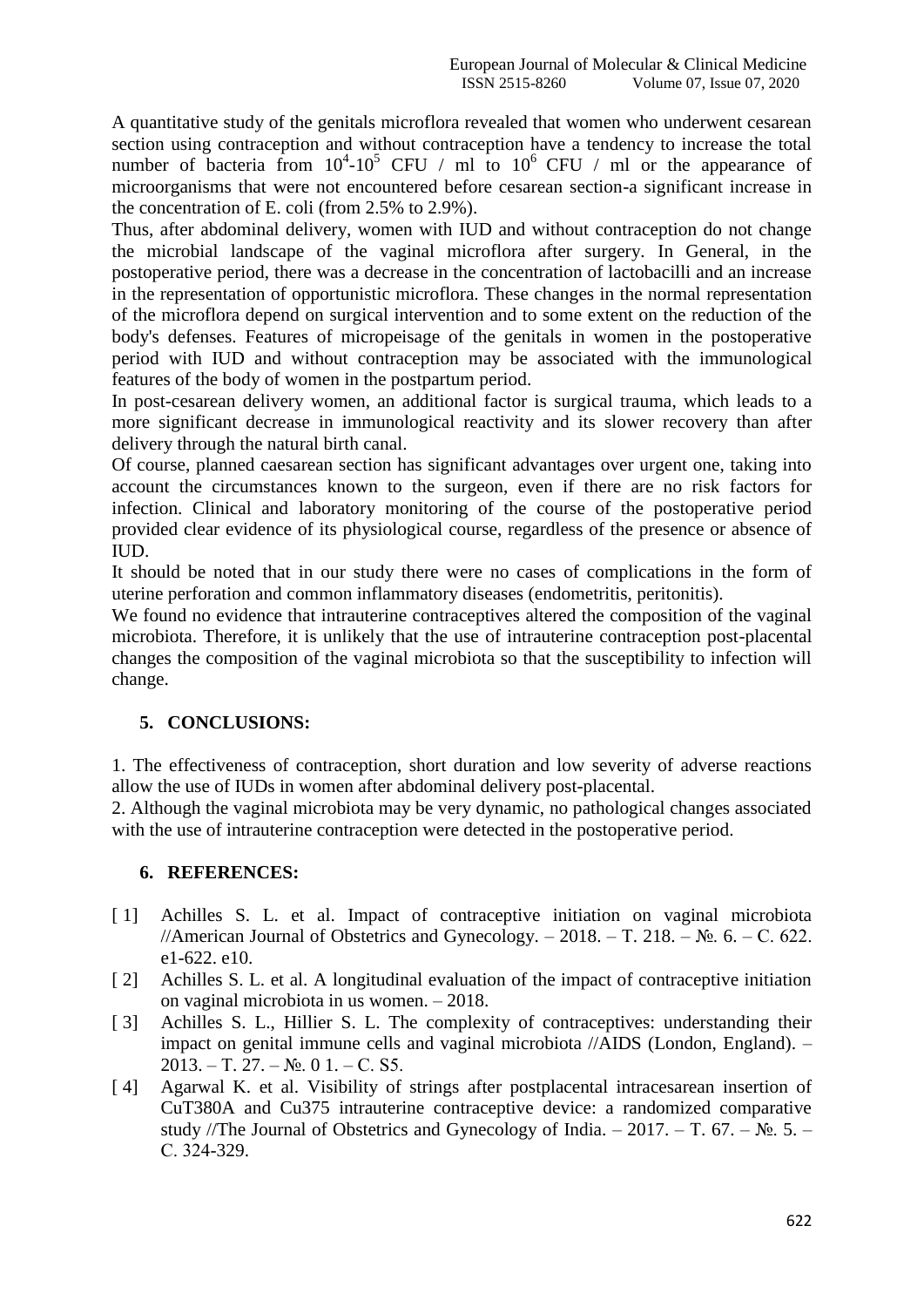- [ 5] Azizovna N. Z., Boltaevich N. B. Clinical And Laboratory Results Of Intrauterine Device Cu T 380 A Intrauterine System Intraoperative Injection //The American Journal of Medical Sciences and Pharmaceutical Research. – 2020. – Т. 2. – №. 09. – С. 89-95.
- [6] Bassis C. M. et al. Effects of intrauterine contraception on the vaginal microbiota //Contraception. – 2017. – Т. 96. – №. 3. – С. 189-195.
- [ 7] Eastman A. J. et al. Effects of the copper IUD on composition of the vaginal microbiota in the olive baboon //bioRxiv. – 2019. – С. 720185.
- [ 8] Elsokary A., Elkhyat A., Elshwaikh S. Evaluation of Post-Placental IUD Insertion during Cesarean Section at a Tertiary Care Hospital in Egypt //Open Journal of Obstetrics and Gynecology. – 2020. – Т. 10. –  $N_2$ . 4. – С. 516-525.
- [ 9] Elkholy A. G. A., Sweed M. S., Bartella H. N. Insertion of Intrauterine Contraceptive Device at Cesarean Section: Randomized Clinical Trial //QJM: An International Journal of Medicine. – 2020. – Т. 113. – №. Supplement\_1. – С. hcaa056. 004.
- [10] Fosch S. E. et al. Influence of contraception on basic vaginal states: A prospective study //Health. – 2015. – Т. 7. –  $N_2$ . 02. – С. 238.
- [ 11] Mohamed A. I., Elati I. H. A., Ramadan E. N. Assessment effect of Post Puerperal and Immediate Post Placental Intrauterine Contraceptive Devices Insertion after Cesarean Delivery on Women's Health //IOSRJNHS. – 2015. – T. 4. –  $N_2$ . 3. – C. 1-7.
- [12] Salem S. A. et al. Intrauterine Contraceptive Device Insertion during Cesarean Section versus Conventional Application: A Randomized Clinical Trial //Clinics Mother Child Health. – 2018. – Т. 15. –  $N_2$ . 309. – С. 2.
- [13] SHAHIENAZ H. et al. Immediate Postplacental Insertion of Copper Intrauterine Device and Evaluation of Expulsion Rate in Cesarean Section //The Medical Journal of Cairo University. – 2018. – Т. 86. – №. December. – С. 4403-4407.
- [ 14] Singh S. et al. Evaluation of efficacy, expulsion and safety of post-placental and intracesarean insertion of intrauterine contraceptive devices //Int J Reprod Contracept Obstet Gynecol. – 2017. – Т. 4. – №. 6. – С. 2005-9.
- [ 15] Tetreault S., Oshman L. In women desiring postpartum contraception with an IUD, does immediate IUD insertion after delivery increase continued IUD use at 6 months compared with delayed IUD insertion? //Evidence-Based Practice. – 2018. – Т. 21. – №. 6. – С. E5-E6.
- [ 16] Utami M., Winardi B. Postplacental insertion of IUCD Cu T 380A at transcesarean section does not influence bleeding and infection at puerperial period //Majalah Obstetri & Ginekologi. – 2018. – Т. 26. – №. 2. – С. 61-66.
- [ 17] Wildemeersch D. A., Goldstuck N. D., Janssens D. R. G. Immediate Post Placental Insertion of IUD-The Challenge to Solve the Expulsion Problem //Obstet Gynecol Int J. – 2014. – T. 2. –  $N_2$ . 5. – C. 00052.
- [ 18] Zaconeta A. M. et al. Intrauterine Device Insertion during Cesarean Section in Women without Prenatal Contraception Counseling: Lessons from a Country with High Cesarean Rates //Revista Brasileira de Ginecologia e Obstetrícia. – 2019. – Т. 41. – №. 8. – С. 485-492.
- [19] Atakhodzhayeva F. A., Fazliddinova F. N. use of intrauterine contraception in the postpartum period // Problems of biology and medicine. -2013. –No. 4. - p. 18.
- [20] Belyakina I. V. Influence of various methods of contraception on the vaginal microbiocenosis and quality of life of women: dis. - Moscow: abstract of the dissertation on medicine, 2013.
- [ 21] Galushchenko E. M. Topical issues of intrauterine contraception (literature review) // International journal of experimental education. - 2016. - no. 9-1. - P. 37-40.